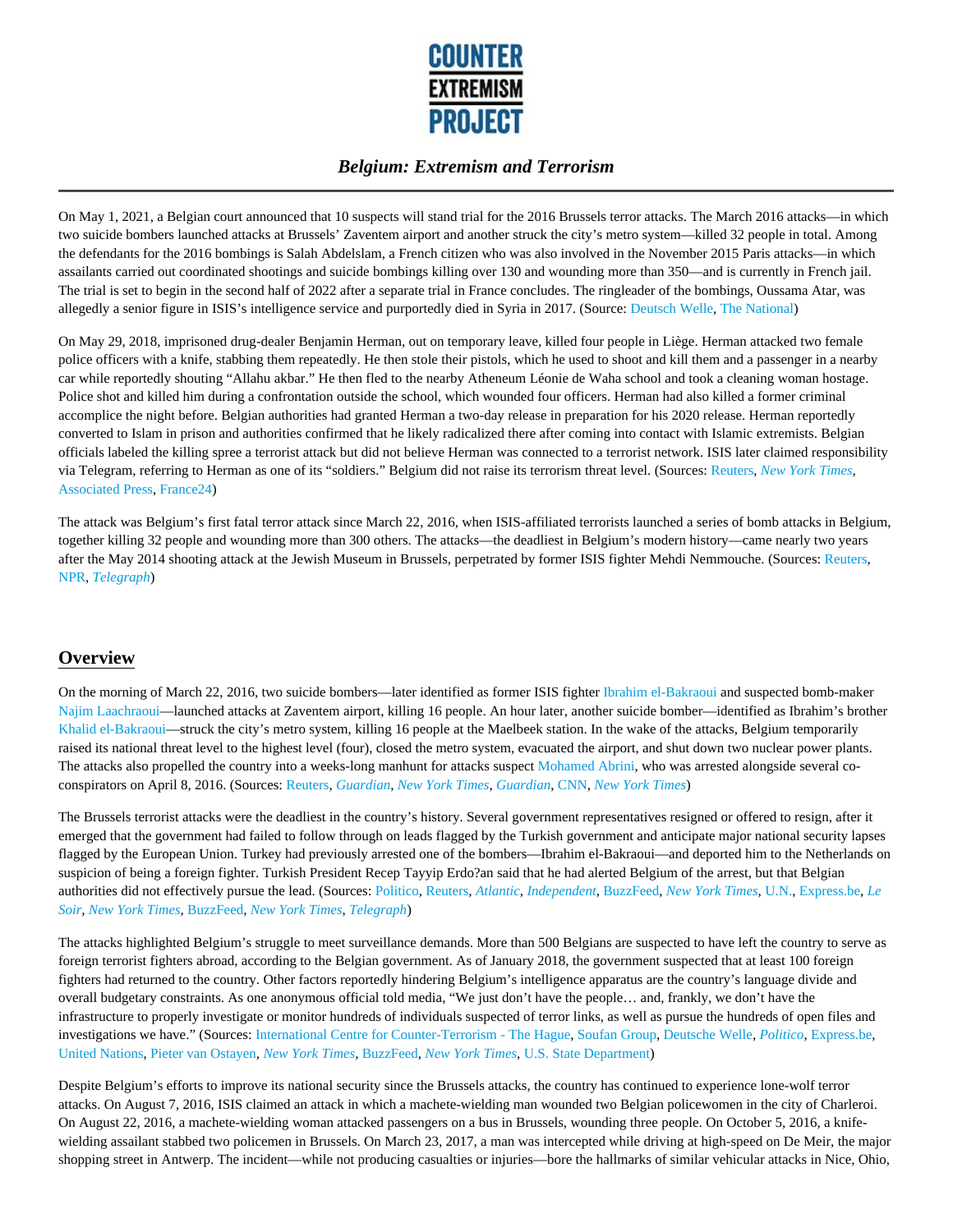

Germany, and London. On November 20, 2018, a knife-wielding assailant stabbed a police officer in the city center of Brussels while allegedly shouting "allahu akbar." (Sources: Reuters, *Telegraph*, *Independent*, *Wall Street Journal*, CNN, BBC News, *Express*)

## **Radicalization and Foreign Fighters**

#### *Radicalization*

According to an October 2015 U.N. report, jihadist recruitment in Belgium is typically conducted through informal networks of friends and family, as well as through social media outlets online. Friends and family members who are in Syria are compensated monetarily for their recruiting efforts, given anywhere between \$2,000 to \$10,000 based on the number of people they are able to recruit to terror, the specialized skills of a given recruit, and whether their recruits are able to find a spouse. (Sources: United Nations, Express.be)

The October 2015 U.N. report is consistent with trends that emerged during Belgium's Sharia4Belgium trial, wherein the Islamist group was accused—and ultimately convicted—of radicalizing, recruiting, and facilitating travel for a number of Belgium's foreign fighters. According to Belgian authorities, Sharia4Belgium sent its first jihadist to Syria in May 2012. The group sent 70 of its members to Syria by March 2013. Of 46 Belgian foreign fighters prosecuted as of October 2015, all 46 belonged to Sharia4Belgium. (Sources: *Nieuwsblad.be*, *Humo.be*, *De Standaard*, *Wall Street Journal*, Reuters, United Nations)

Sharia4Belgium—which officially disbanded in 2012—aspired to institute sharia (Islamic law) in Belgium. The group was headed by notorious Islamist Fouad Belkacem, known to have made extreme and violent statements, including advocating the death penalty for gays. In 2011, Belkacem was called to a correctional court for incitement to hate. He has a history of arrests for violence and burglary dating back to 2002. (Sources: *Nieuwsblad.be*, *Humo.be*, *De Standaard*, *Wall Street Journal*, Reuters)

The Brussels suburb of Molenbeek has specifically come under scrutiny, and is known for a set of conditions believed to be conducive to radicalization. As of 2017, Molenbeek housed 49 terror suspects per 100,000 people. The ratio in the rest of Belgium was three out of 100,000. As of 2015, Molenbeek's unemployment rates almost four times higher than the rest of Belgium's. As of 2017, Molenbeek housed 26 times as many mosques per 100,000 people than the rest of Belgium, and more than twice as many foreign residents per 100,000 people than the rest of Belgium. (Source: *Wall Street Journal*)

Of the 413 foreign fighters who left Belgium in 2015 and 2016, 47 (11 percent) were from Molenbeek. November 2015 assailants Abdelhamid Abaaoud, Salah Abdeslam, and Ibrahim Abdeslam were all raised in Molenbeek. Suspected August 2015 train assailant Ayoub El Khazzani also resided in the Molenbeek neighborhood, and May 2014 assailant Mehdi Nemmouche is believed to have passed through Molenbeek. Belgian Prime Minister Charles Michel has called for a crackdown on the Molenbeek borough, saying, "Almost every time, there is a link to Molenbeek." The mayor of Molenbeek has herself called the borough "a breeding ground for violence." As of February 2018, authorities suspect some two dozen Molenbeek families of fomenting radicalization. (Sources: France24, *Guardian*, *New York Times*, Reuters, *New York Times*, *Wall Street Journal*)

The Molenbeek government has taken several steps to fight radicalization in the suburb. Authorities have increased monitoring of extremist messaging in mosques. At least five mosques and schools have been shut down since 2016. Some groups in Molenbeek have sought to fight radicalization by breaking down preconceptions about Muslims. Authorities have also increased the number of surveillance systems and the number of officials monitoring suspected extremists. In 2017, the Get Me collective launched a project called "Hipster/Muslim: the New West." The photo project saw similar looking individuals swap hipster and traditional Muslim clothing. After the March 2016 terror attacks in Brussels, an organization called Brussels Sounds Good launched with the goal of increasing cross-cultural understanding. That December, the group led a campaign of Belgian Muslims sending out Christmas greetings over social media to show respect for other religions. (Sources: Deutsche Welle, Deutsche Welle, *Wall Street Journal*)

The Belgian government has also sought to monitor and decrease extremist messaging in the country's mosques. The Grand Mosque of Brussels is the country's largest. After Belgian Muslims played primary roles in major terror attacks in November 2015 and March 2016, Belgian officials accused the mosque's imams of espousing radical messages. The mosque is administered by the Saudi-based World Muslim League, which critics also accuse of espousing extremist messages. Belgium's migration agency previously sought to expel the mosque's primary imam, an Egyptian cleric named Abdelhadi Sewif, for preaching an ultraconservative version of Islam, but a Belgian court blocked his deportation. The Saudi government maintains a 99-year, rent-free lease on the mosque, which was a goodwill gesture from Belgium's king to the Saudi monarchy in 1969. In November 2017, a Belgian parliamentary commission recommended breaking the lease. According to commission member Servais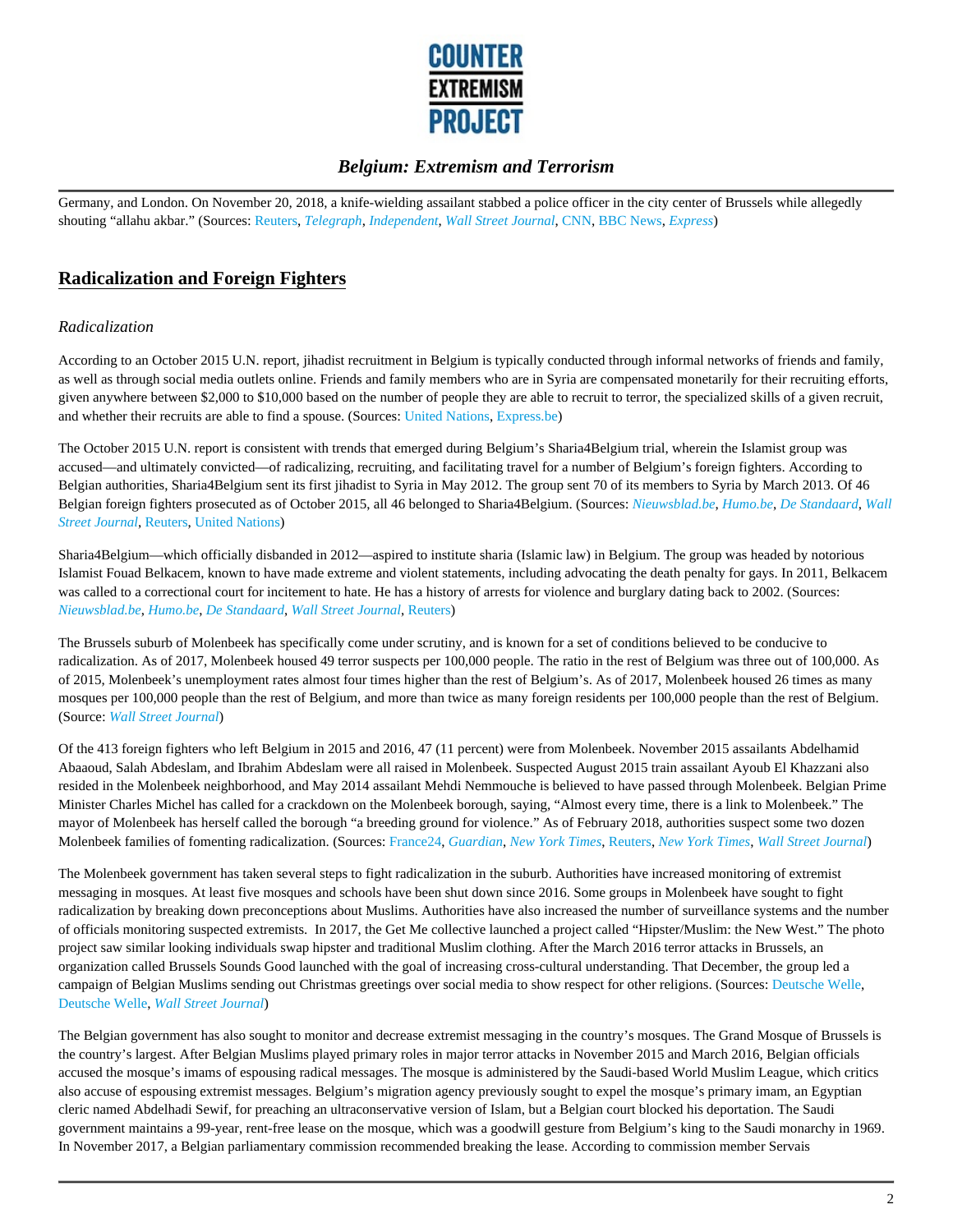

Verherstraeten, there is a "perception that there is something to hide in the most important mosque in the country." Belgium terminated the lease in March 2018. A government statement said it is seeking "to put an end to foreign interference in the way Islam is taught in Belgium." The decision gave the World Muslim League a year to vacate, after which the government would turn administration over to the Muslim Executive, Belgium's government-backed umbrella group for the country's Muslims. Following the announcement, Interior Minister Jan Jambon tweeted, "With this, we end Salafist, violent extremist influences." (Sources: *Washington Post*, *Washington Post*, *Washington Post*)

Belgium's prisons have also been a source of radicalization. According to Belgium's State Security Service, nearly 5 percent of all prisoners in Belgium—450 prisoners in all—posed a radicalization threat as of 2017. Indeed, at least one notable Belgian jihadist is believed to have been radicalized in a Belgian prison: Abdelhamid Abaaoud, one of the masterminds of the November 13, 2015, ISIS attacks in Paris. After Benjamin Herman killed three people and took a fourth hostage while on 48-hour prison leave in Liège, authorities suspected he was radicalized in prison. Police shot and killed Herman, and ISIS called him one of a "soldier of the Islamic state." (Sources: *La Libre*, Reuters, *New York Times*)

Other foreign suspects with ties to Belgian jihadist networks carry a prior criminal record, including:

- Ibrahim el-Bakraoui, suspect in the March 22, 2016, bombing in Belgium's Zaventem airport. In 2010, el-Bakraoui was sentenced to nine years in prison after robbing a currency exchange office and shooting at police.
- Khalid el-Bakraoui, suspect in the March 22, 2016, bombing in Brussels' Maelbeek metro station. In 2011, el-Bakraoui was sentenced on charges of an attempted auto theft and illegal possession of assault rifles.
- Salah Abdeslam, suspect in the November 13, 2015, attacks in Paris.
- Ibrahim Abdeslam, suspect in the November 13, 2015, attacks in Paris.
- Paris attacks suspect Ismaël Omar Mostefaï, arrested as a youth for various petty offenses but reportedly never jailed. Mostefaï was part of Abaaoud's jihadist cell and is believed to have been radicalized by a Belgian preacher in France. Mostefaï attacked concertgoers at Paris's Bataclan concert hall.
- August 2015 alleged train gunman Ayoub El Khazzani, who had a history of drug trafficking. El Khazzani resided in France's Molenbeek neighborhood and was reportedly linked to the jihadist cell targeted in Belgium's January 2015 police raid in Verviers. He is suspected of attempting a gun attack on a high speed Thalys train from Amsterdam to France.
- January 2015 gunman Amedy Coulibaly, a convicted armed robber and drug dealer whose arrest history dates back to 2001. Coulibaly reportedly bought weapons for his intended assault from a dealer in Molenbeek before killing a police officer, and later attacking a kosher supermarket, killing four.
- May 2014 gunman Mehdi Nemmouche, imprisoned time and again in France for a range of charges including theft, robbery, and driving without a license. After returning to Europe from Syria, Nemmouche attacked the Jewish Museum of Brussels, killing four.

Following the example of neighboring France, Belgium has begun to quarantine prisoners who they believe pose a radicalizing danger. France ended its prison isolation experiment in 2016, however, after finding that their methods had the opposite intended effect, deepening radicalization networks within prisons. (Sources: *La Libre*, *Wall Street Journal*)

Since the announcement in October 2016, however, Belgium has continued to isolate radicalized prisoners from the rest of the prison population. According to Belgian officials, the isolated areas at Hasselt and Ittre prison house around 20 people in all. According to Belgium's State Security Service Administrator-General Jaak Raes, however, there are already signs that the isolation method may not be working, as inmates are often able to communicate with each other through their cells in Arabic, which Belgian guards do not typically understand. One of the isolated inmates is Moroccan recruiter Khalid Zerkani, who has been linked to at least 22 known extremists. (Source: *La Dernière Heure*, *Washington Post*, *Wall Street Journal*)

#### *Foreign Fighters*

Returning foreign fighters pose a deadly threat to Belgium and its neighbors. Belgian officials estimate that at least 125 foreign fighters have returned to the country. Belgium reportedly has one of the highest numbers of returning ISIS fighter in Europe. Among Belgium's returning ISIS fighters were the November 2015 Paris attacks mastermind Abdelhamid Abaaoud and at least one of the November 2015 assailants, Ismaël Omar Mostefaï. Mehdi Nemmouche—the French national who carried out the May 2014 attack on the Jewish Museum of Brussels—had also returned to Europe after fighting with ISIS. (Sources: Albawaba News, *Telegraph*, *Telegraph*)

Belgium has produced the greatest number of European foreign fighters per capita in Iraq and Syria. In April 2015, Belgian newspaper *Le Soir* quoted one analyst saying that two Belgian foreign fighters were traveling to Iraq and Syria each week. A U.N. delegation in October 2015 estimated the number of Belgian foreign fighters at 500, though government officials speaking in November 2015 claimed that the figure was around 470. In September 2016, one expert put the high-end estimate of Belgian foreign fighters at more than 614 people. As of mid-2016, more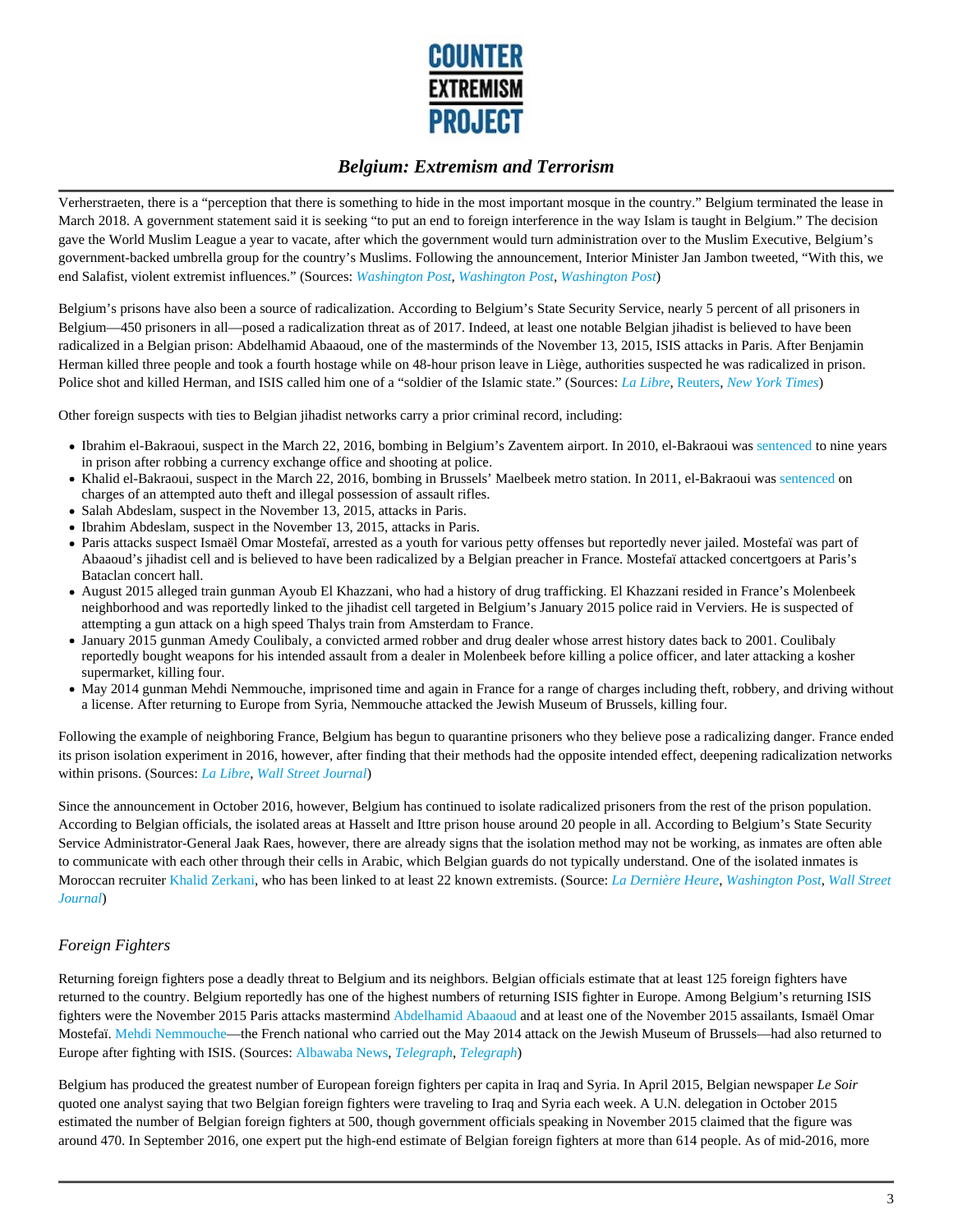

than 30 people returning from the conflict zone have been tried or convicted on terrorism-related charges. (Sources: *Le Soir*, *Le Soir*, *Economist*, Express.be, Le Vif, Soufan Group, Pieter van Ostayen, Deutsche Welle, La Libre)

Belgian officials believe that 413 Belgians left to fight in Syria in 2015 and 2016. As of February 2018, authorities believed one-third of those 413 were dead, one-third remained in the Middle East, and one-third had returned to Belgium. The government reported no foreign fighters leaving Belgium in 2017. (Sources: *Wall Street Journal*, Deutsche Welle)

## **Major Extremist and Terrorist Incidents**

#### *March 2016 Airport and Metro Attacks*

On the morning of March 22, 2016, two suicide bombers—later identified as ex-convict Ibrahim el-Bakraoui and suspected bomb-maker Najim Laachraoui—launched attacks at Brussels' Zaventem airport, killing 16 people. An hour later, another suicide bomber—identified as Khalid el-Bakraoui—struck the city's metro system, killing 16 people at the Maelbeek station. Following the attacks, Belgian officials also arrested two other suspects who had appeared on the crime scene. Mohamed Abrini and Osama Krayem were caught on camera before the Zaventem airport attack and Maelbeek metro attack, respectively. Abrini reportedly admitted that he had intended to carry out a third suicide bomb attack at Zaventem airport. (Sources: Reuters, *Guardian*, *New York Times*, BBC News)

Also reportedly linked to the attacks was Khalid Zerkani, also known as "Papa Noel." Zerkani is allegedly an ISIS recruiter based in Belgium, and has been linked to at least 22 extremists, including March 2016 suspects Najim Laachraoui and Mohamed Abrini, as well as November 2015 Paris suspects Abdelhamid Abaaoud and Salah Abdeslam. (Source: *Telegraph*, *New York Times*)

On November 29, 2019, French investigators, in cooperation with Belgian police, released a 561-page indictment that concludes Belgian national, Oussama Atar—alias Abu Ahmed, was responsible for planning a series of attacks in Paris and Brussels in 2015 and 2016. The Paris incidents include the Stade de France and Bataclan theatre attacks in November 2015 where over 130 people were killed. The attacks in Belgium include one failed attack in Verviers in January 2015, one thwarted attack on a Thalys train in August 2015, and the March 2016 attack in Brussels. Atar, along with his cousin Khalid el-Bakraoui, set up an ISIS cell in Belgium in 2014, and it is suspected that he later relocated to Syria to plan attacks across the Middle East. It is alleged Atar was a close associate of Abu Muhammad al-Adnani, then the spokesman of ISIS. Atar was later given authority to plan attacks across Europe. According to the indictment, Atar has since been killed in Syria. On February 5, 2020, it was reported that prosecutors in Belgium sought to bring Atar's seven accomplices to the country's highest court for their role in the 2016 Brussels attacks. One suspect, Salah Abdeslam, is already in French jail due to his role in the Paris 2015 attack that killed 131 people. Abdeslam has already been sentenced to 20 years in prison in Belgium for injuring three officers in a shootout before escaping and later being captured in France. (Sources: *Brussels Times*, *Financial Times*, The National, BBC News)

On May 1, 2021, a Belgian court announced that 10 suspects will stand trial for the 2016 Brussels terror attacks. The trial is set to begin in the second half of 2022 after a separate trial in France concludes. Prosecutors have previously requested that eight of the defendants face the Criminal Court of Assizes—a court where the most serious crimes are tried—on charges of assassinations and attempted assassinations in a terrorism context, and for membership of a terror. However, the Council Chamber has moved forward with just one trial on the matter. (Source: Deutsch Welle)

Before the March 2016 attacks, Belgium suffered its most recent terrorist attack on Belgian soil in May 2014, when French national and ISIS fighter Mehdi Nemmouche killed four people at the Jewish Museum in Brussels. The May 2014 attack and the subsequent 2015 attacks in France that were heavily linked to Belgian jihadist activity had major impacts on Belgium, spurring new debate on the threats of Islamic extremism and returning foreign fighters.

- **July 17, 2021:** Belgium repatriates six mothers and 10 Belgian children of ISIS fighters from al-Roj camp in Syria. Upon their return to Belgium, the six mothers are arrested and charged, while the children are taken under the care of youth protection services. Source: i24 news
- May 19, 2021: Belgian police launch a search for Jurgen Conings, a soldier with suspected far-right views, who went on the run after violently threatening several prominent state and public figures.

Among those who Conings threatened was top Belgian virologist Marc Van Ranst. According to Justice Minister Vincent Van Quickenborne, Conings is an "acute threat" as he was able to access an array of heavy weapons and had taken guns and missile launchers from his barracks. On June 19, Belgian authorities discover Conings' body in a park in Dilserbos, where he died from a self-inflicted gunshot from a weapon he stole from an armory. Sources: Al Jazeera, Vice News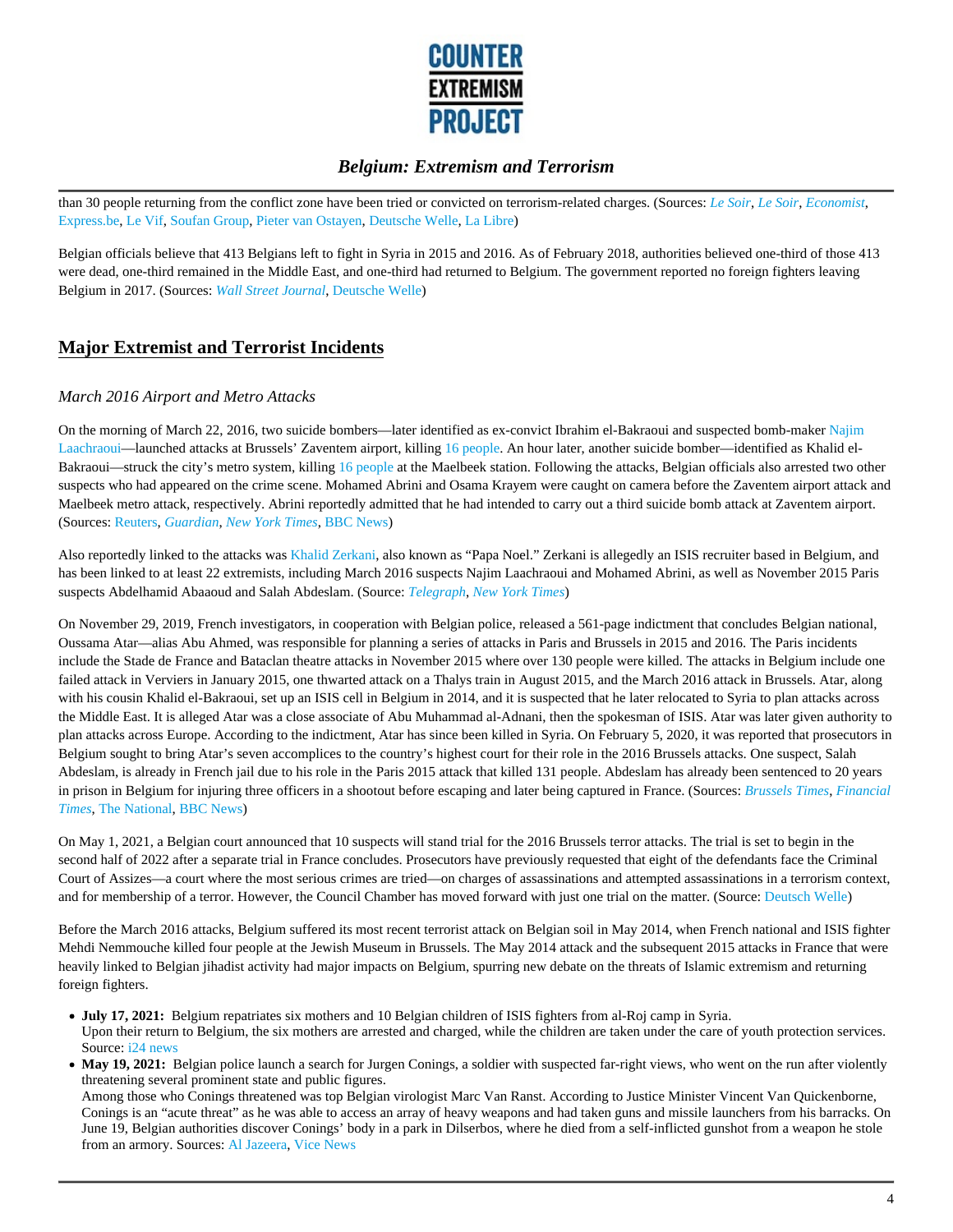

- May 1, 2021: A Belgian court announces that 10 suspects will stand trial for the 2016 Brussels terror attacks. Among the defendants is Salah Abdelslam, a French citizen who was also involved in the November 2015 Paris attacks. The trial is set to begin in the second half of 2022 after a separate trial in France concludes. Source: Deutsch Welle
- **February 4, 2021:** An Antwerp court convicts Assadollah Assadi, an Iranian diplomat, to 20 years in prison for an attempted 2018 bombing in Paris.

Assadi, who was attached to the Iranian diplomatic mission in Austria, previously claimed diplomatic immunity from prosecution. However, investigators discovered Assadi supplied explosives for a planned attack on a rally organized by exiled Iranian opposition activists in Paris. Assadi, who was arrested in Germany in July 2018, is the first Iranian to be sentenced for terrorism in the European Union since Iran's 1979 revolution. Source: Voice of America

- **October 31, 2020:** Two underage people suspected of plotting a potential terror attack are arrested in Liège. According to media sources, the two suspects, who were placed in a youth protection center, had recorded a video of allegiance to ISIS and were suspected of planning a stabbing attack against police officers. Source: *Guardian*
- **February 2, 2020:** A woman wielding a knife goes on a stabbing rampage in Ghent.  $\bullet$ The attacker wounds two people before being shot at and apprehended by police. The attack happened about one hour after a knife attack in London, which London officials labeled as terror motivated. The motive behind the Ghent attack is still currently under investigation. Source: Euro Weekly News
- **January 21, 2020:** Brussels' correctional court sentences Soufian Defauwe to five years in prison in absentia on charges of participating in terror-related activities.

Defauwe allegedly sent threatening messages about "shredded bodies" to a former education minister. His current whereabouts have been unknown since he left for Syria in 2014. Source: Brussels Times

- **November 29, 2019:** French investigators, in cooperation with Belgian police, release a 561-page indictment that concludes Belgian national, Oussama Atar—alias Abu Ahmed, was responsible for planning a series of attacks in Paris and Brussels in 2015 and 2016. The Paris incidents include the Stade de France and Bataclan theatre attacks in November 2015 where over 130 people were killed. The attacks in Belgium include one failed attack in Verviers in January 2015, one thwarted attack on a Thalys train in August 2015, and the March 2016 attack in Brussels. Atar, along with his cousin Khalid el-Bakraoui, set up an ISIS cell in Belgium in 2014, and it is suspected that he later relocated to Syria to plan attacks across the Middle East. It is alleged Atar was a close associate of Abu Muhammad al-Adnani, then the spokesman of ISIS. Atar was later given authority to plan attacks across Europe. According to the indictment, Atar has since been killed in Syria. Sources: *Brussels Times*, *Financial Times*
- **November 29, 2109:** Turkey's Interior Ministry repatriates two foreign fighters, Fatima B. and Rahma B. to Belgium. The women, who are sisters, went to join ISIS in Syria in 2013 and 2014 before fleeing a detention camp and escaping to Turkey. The two Belgian nationals were immediately jailed in Antwerp upon their arrival to Belgium. The two women face a five-year prison sentence. Sources: Anadolu Agency, *Brussels Times*
- **June 24, 2019:** Belgian police arrest and charge a man with planning a terrorist attack against the U.S. embassy in Brussels. Source: Reuters
- **June 20, 2019:** Belgian police arrest two members of the PKK who are accused of recruiting and training Kurdish terrorist fighters. Source: Daily Sabah
- **April 19, 2019:** Belgian prosecutors confirm the arrest of a suspect in connection with the Paris terror attacks in November 2015. The man is accused of supplying weapons to those who carried out the attacks. Source: Politico
- **April 15, 2019:** Belgian police arrest a man known as Jimmy K. who is charged with participating in the activities of a terrorist group. Security forces do not find any attack plans, but elements of their probe indicate that he has been radicalized and had contacts with radicalized people. Source: Defense Post
- **April 8, 2019:** The Iraqi judiciary releases a courtroom confession of a Belgian ISIS fighter sentenced to death in which he admits to the use of chemical weapons and chlorine gas by the jihadist group. Bilal Abdul-Aziz al-Marshouhi faces death by hanging after being convicted by an Iraqi court of belonging to ISIS and fighting against Iraqi forces in Mosul. Source: Kurdistan 24
- March 11, 2019: Turkey's foreign ministry summons Belgium's ambassador in Ankara after a Belgian court blocks the prosecution of some 30 people with alleged links to the Kurdistan Workers' Party (PKK). Source: Reuters
- **March 7, 2019:** A French-Algerian man and his accomplice are found guilty of shooting four people in the Jewish Museum of Brussels in May 2014.

Both face a sentence of life in prison. Source: *Wall Street Journal*

The Brussels Appeals Court rules that members of the PKK cannot be charged with terrorism despite Belgium and the EU recognizing the group as a terrorist organization.

The appeals court rules that the counterterrorism laws cannot be imposed on the suspects since they are not waging a war on Belgium, but Turkey. Source: Daily Sabah

• February 23, 2019: The Belgian Aliens Litigation Council (CCE) rules in favor of expelling Malika El Aroud—known as the "black widow" to Morocco—concluding that she would not be subjected to torture in her country of Morocco. She is the widow of a Taliban jihadi who posed as a television journalist to assassinate the Afghan political and military leader Ahmad Shah

Massoud. The Belgian Commissioner General for Refugees and Stateless Persons (CGRS) rejected El Aroud's request for asylum as the Belgian government deemed her "too dangerous" and unworthy of international protection because she has not expressed "remorse" for her actions.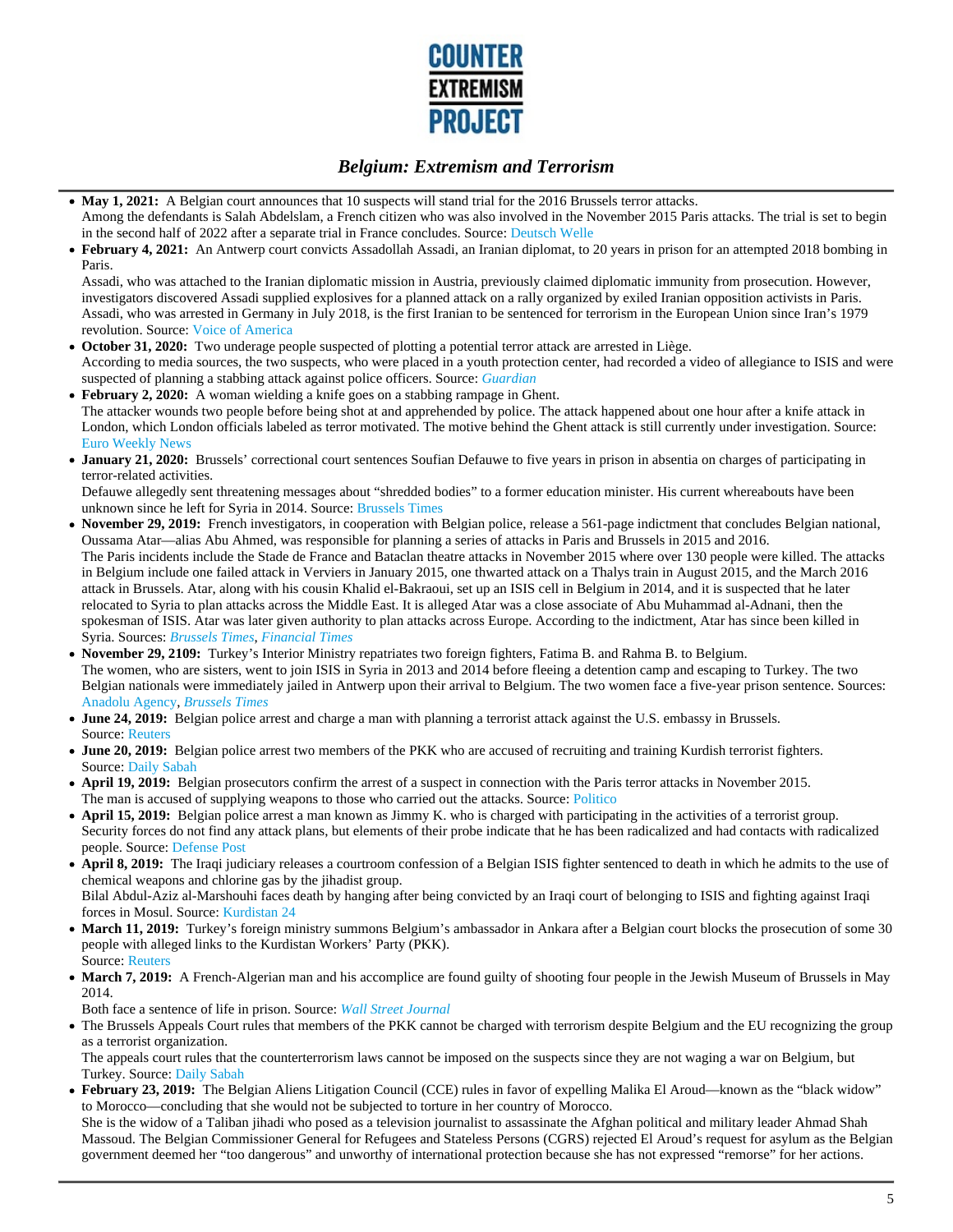

#### Source: Morocco World News

- **January 21, 2019:** Two Belgian nationals are arrested at the Port of Dover, U.K. on suspicion of terrorism offenses. No further details are provided regarding their offenses. Source: Daily Express
- **January 8, 2019:** The Liège Appeal Court sentences Noureddine Hamecha, who participated in the activities of a terrorist group, to 17 years in prison and strip him of his Belgian nationality.
- Hamecha had been arrested in early summer of 2016. He confessed to being an ISIS sympathizer and to trying to reach Syria on three occasions. Source: The Brussels Times
- **November 20, 2018:** A knife-wielding assailant stabs a police officer outside the central police station near the Grand Place in Brussels at approximately 5:30 a.m.

He is subsequently shot and wounded by another police officer. Witnesses report that the perpetrator shouted "allahu akbar." The perpetrator was known to have links to weapons trafficking but not to terrorism. He has also recently been released from a psychiatric institution. Belgian Minister of the Interior Jan Jambon has said that the attack is not being treated as a terrorist incident. Sources: *Express*, *New York Times*

- **May 28, 2018 May 29, 2018:** On May 28, imprisoned drug-dealer Benjamin Herman is temporarily released for 48 hours in Liege. That night, he kills a former criminal accomplice. On May 29, Herman attacks two female police officers with a knife, stabbing them repeatedly. He steals their pistols, which he uses to shoot and kill them and a passenger in a nearby car while reportedly shouting "Allahu akbar." Herman enters the nearby Atheneum Léonie de Waha school and takes a cleaning woman hostage. Police shoot and kill Herman during a confrontation that leaves four officers wounded. Herman reportedly converted to Islam in prison and authorities confirm that he likely radicalized there after coming into contact with Islamic extremists. Belgian officials label the killings a terrorist attack but do not believe Herman was connected to a terrorist network. ISIS later claims responsibility via Telegram, referring to Herman as one of its "soldiers." Sources: Reuters, *New York Times*, Associated Press, France24
- **June 20, 2017:** Belgian security forces neutralize an assailant who is responsible for a small blast at Brussels Central Station. The assailant is later discovered to have been a Moroccan national with possible ISIS sympathies, hailing from the Molenbeek section of Brussels. Sources: NBC News, *Guardian*
- **March 23, 2017:** A man is intercepted while driving at high-speed on De Meir, the major shopping street in Antwerp. The incident—while not producing casualties or injuries—bears the hallmarks of similar vehicular attacks in Nice, Ohio, Germany, and London, although Belgian prosecutors later drop terrorism-related charges. Sources: BBC News, Reuters
- **October 5, 2016:** A knife-wielding assailant stabs two policemen in Brussels in a suspected terrorist incident. Source: BBC News
- **August 6, 2016:** A machete-wielding man wounds two Belgian policewomen outside a police station in the Belgian city of Charleroi. A third officer shoots the attacker, who is taken to the hospital where he subsequently dies of his wounds. ISIS claims responsibility for the attack via its Amaq News Agency, describing the assailant as a "soldier of the caliphate." Sources: Reuters, *Telegraph*, *Independent*, *Wall Street Journal*
- **March 22, 2016:** Two suicide bombers—later identified as ex-convict Ibrahim el-Bakraoui and suspected bomb-maker Najim Laachraoui—launch attacks at Zaventem airport, killing 16 people.

An hour later, another suicide bomber—identified as Khalid el-Bakraoui—strikes the city's metro system, killing 16 people at the Maelbeek station. In the wake of the attacks, Belgium temporarily raises its national threat level to the highest level (four), closes the metro system, evacuates the airport, and shuts down two nuclear power plants. In a subsequent raid of a house in the Brussels neighborhood of Schaerbeek, Belgian police discovered an explosive device and an ISIS flag. ISIS claims responsibility. Sources: Reuters, *Guardian*, *New York Times*, *Guardian*, CNN, *New York Times*, *New York Times*

**November 13, 2015:** Belgian-born ISIS fighter Abdelhamid Abaaoud masterminds a coordinated set of gun and bombing attacks on Paris, killing 130 and wounding more than 350.

Like Abaaoud, many of the suspected assailants and their accomplices had lived in Belgium, including Bilal Hadfi and Ibrahim Abdeslam as well as suspected accomplice Salah Abdeslam. According to French news outlets, French-born Ismaël Omar Mostefaï was reportedly radicalized by a Belgian imam at a mosque in the French suburb of Luce. Sources: *New York Times*, *Telegraph*, *Telegraph*

- **August 21, 2015:** A man—believed to be Ayoub El Khazzani—boards a high-speed Thalys train from Amsterdam to France armed with a Kalashnikov assault rifle, pistol, ammunition, and a box cutter. While traveling over Belgian territory, two Europeans and three Americans, including two U.S. servicemen, observed the suspect preparing to attack and intervened, preventing what French President Francois Hollande said could have been "a true carnage." El Kahzani had been kept on security alert in Belgium but reportedly traveled to Syria in 2014. Following the thwarted attack, Belgian newspaper Le Soir reported that "if his identity is confirmed, this man would have been identified by the Belgian services as related to the terrorist networks recently dismantled in Belgium in the wake of the dismantling of Verviers network." Sources: *Telegraph*, *New York Times*, *Los Angeles Times*
- **January 7, 2015:** Cherif and Said Kouachi launch a deadly assault on the offices of French satirical magazine Charlie Hebdo, killing 12 in the name of al-Qaeda in the Arabian Peninsula (AQAP). In the days following the attack, gunman Amedy Coulibaly goes on a shooting rampage, killing a policewoman before taking and killing hostages at a kosher supermarket in the name of ISIS. Coulibaly reportedly bought his weapons, and those of the Kouachi brothers, from a dealer in Brussels. Source: *Guardian*
- May 24, 2014: Ex-ISIS fighter and French national Mehdi Nemmouche goes on a shooting rampage at the Jewish Museum in Brussels, killing four.

Nemmouche is arrested and convicted of murder in 2019. He is sentenced to life in prison. Nacer Bendrer is sentenced to 15 years in prison for helping plan the attack and supplying Nemmouche with weapons. Sources: *Guardian*, BBC News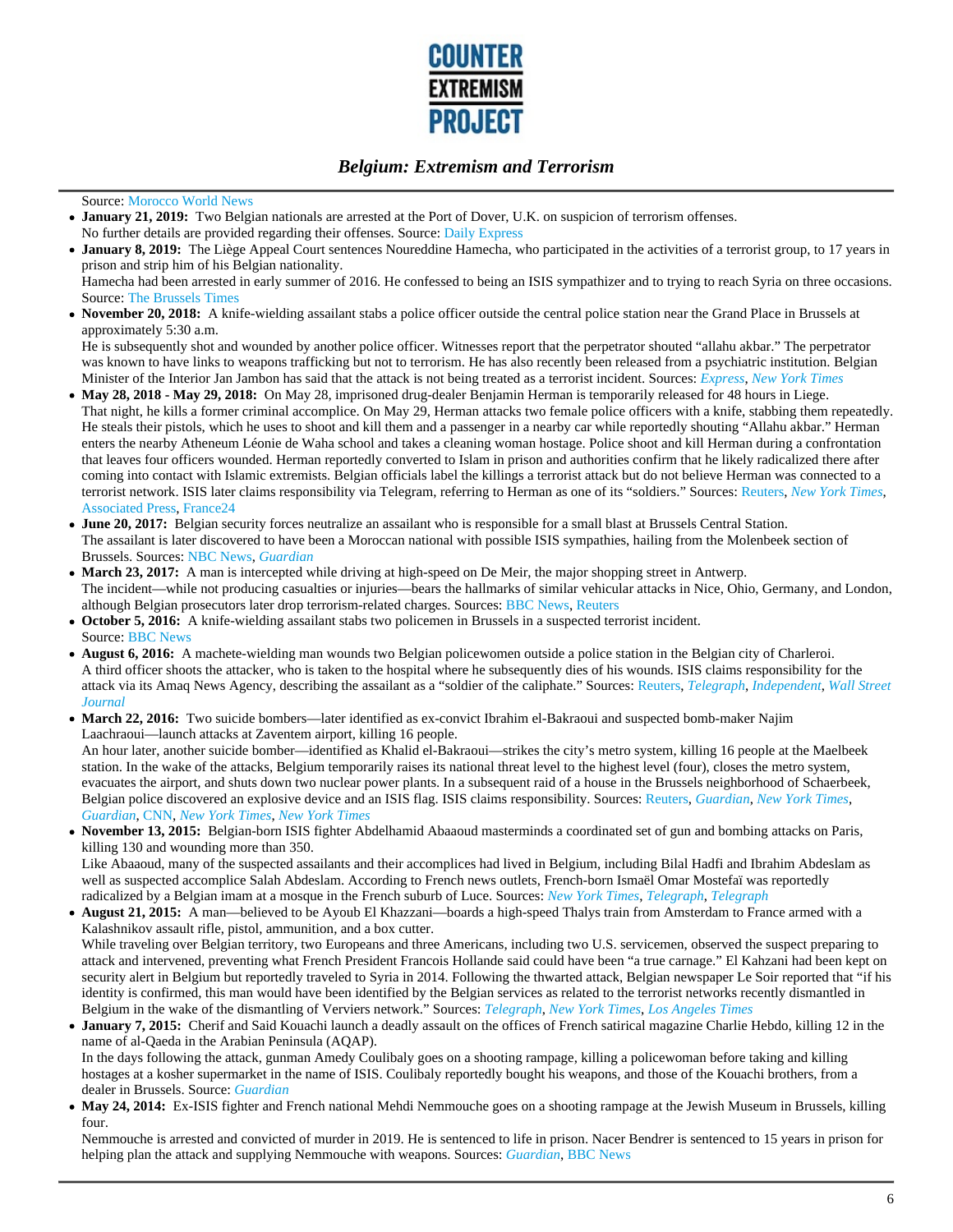

- March 11, 2004: A series of bombs explode on four trains in Madrid.
- One of the suspects jailed in connection to the attacks hailed from Molenbeek, Belgium. Sources: BBC News, France24 **September 9, 2001:** Two suicide bombers assassinate anti-Taliban leader Ahmad Shah Massoud in Afghanistan.
- Belgium authorities later arrest and convict over ten individuals, Belgian and Tunisian nationals, in connection with the assassination. Source: Egmont
- Belgian authorities discover that support cells of the Algerian GIA (Armed Islamic Group) are operating in Belgium. Source: Egmont
- Belgium discovers cells of the Fouad Ali Saleh network, which had carried out a number of attacks in Paris, are operating within Belgium. The government establishes a branch devoted to countering Islamic extremism within its Anti-Terrorist Unit of the Gendarmerie. Source: Egmont
- **:** Belgium suffers attacks from the European terrorist group the Communist Combatant Cells (CCC). Source: Egmont

## **Domestic Counter-Extremism**

On March 4, 2018, Belgian police arrested eight people in Molenbeek during a counterterrorism raid based on suspicions of a forthcoming terrorist attack. Since the March 2016 Brussels attacks, Belgium has devoted more than \$400 million to improving its capacity to investigate and preempt terrorist attacks. Belgium has conducted a series of police raids on suspected terror cells around the country, including in Molenbeek, Brussels, Forest, and Schaerbeek, Anderlecht, Bruges, and Laeken. Prior to the March 2016 attacks, Belgium had dismantled the foreign fighter pipeline Sharia4Belgium in Antwerp in one of the largest terror trials in the country's history. Following the January 2015 *Charlie Hebdo* attacks in neighboring France, the government proposed 30 counterterrorism measures, at least 26 of which have been implemented as of March 2017. These measures include eliminating unregistered prepaid SIM cards for cellular phones and empowering the government to suspend passports of terrorism suspects without judicial approval. Human Rights Watch and other civil rights groups have accused the Belgian government of trampling on human rights in the name of security since the 2015 Paris and 2016 Brussels attacks. (Sources: *Sun Daily*, *Le Soir*, *La Libre*, Fox News, *New York Times*, BBC News, *Politico*, *Economist*, Human Rights Watch, U.S. State Department)

In early 2017, the Belgian parliament passed a law empowering the government to deport legal foreign residents suspected of engaging in terrorism, without criminal charge or a judicial ruling. Civil rights groups have contested the law as a threat to civil liberties. In particular, Human Rights Watch has accused the Belgian government of "abusive" new policies that overstep its authority. In March 2018, the Belgian government began discussing a proposed law to allow police to raid immigrants' homes and deport people whose asylum requests had been denied. Belgian citizens reportedly shelter 500 illegal immigrants each night. Prime Minister Charles Michel called the proposed law "a matter of public order and security." (Sources: *New York Times*, *Newsweek*, *Washington Post*)

Prior to these efforts, however, Belgium has historically tended to opt for less law-enforcement oriented solutions to the threat of terrorism, seeking to instead address terrorism's "root causes" in an effort to combat the threat without unnecessarily stigmatizing the Muslim community. As Belgium looks to investigate terror suspect leads and dismantle extremist networks, one anonymous official has admitted that the police is stretched too thin to adequately address the terrorist threat. The U.S. State Department validated this concern in its 2016 Country Reports on Terrorism, noting that Belgium "still faced resource and institutional constraints" in its efforts to combat the threat of domestic terrorism. Due in part to Belgium's decentralized government structure, the country suffers from poor information-sharing practices among its various government agencies. As the U.S. State Department notes, Belgium also continues to suffer from an over-burdened court system that prevents individuals from engaging in plea agreements, and levies "relatively light sentences" on individuals convicted for terrorism-related offenses. (Sources: Egmont, Belgium's Ministry of Foreign Affairs, BuzzFeed, U.S. State Department)

Belgium's Coordination Unit for Threat Analysis (OCAM) maintains the country's terror-threat level on a scale of one to four. The country has largely maintained its second-highest level of three, indicating an attack is "possible and likely," since police broke up a terror cell in Verviers in January 2015. The government briefly raised the terror threat level to four, indicating a "serious and imminent threat," in the wake of the March 2016 terror attacks in Brussels. In January 2018, Belgium lowered its threat level to two, indicating that an attack is "unlikely," though it maintained the level three in specific areas. In announcing the lower threat level in January 2018, the government also announced that military patrols would continue around high-target areas, including nuclear power stations and synagogues. (Sources: Kingdom of Belgium, *Politico*, Agence France-Presse)

### *Overarching Policy*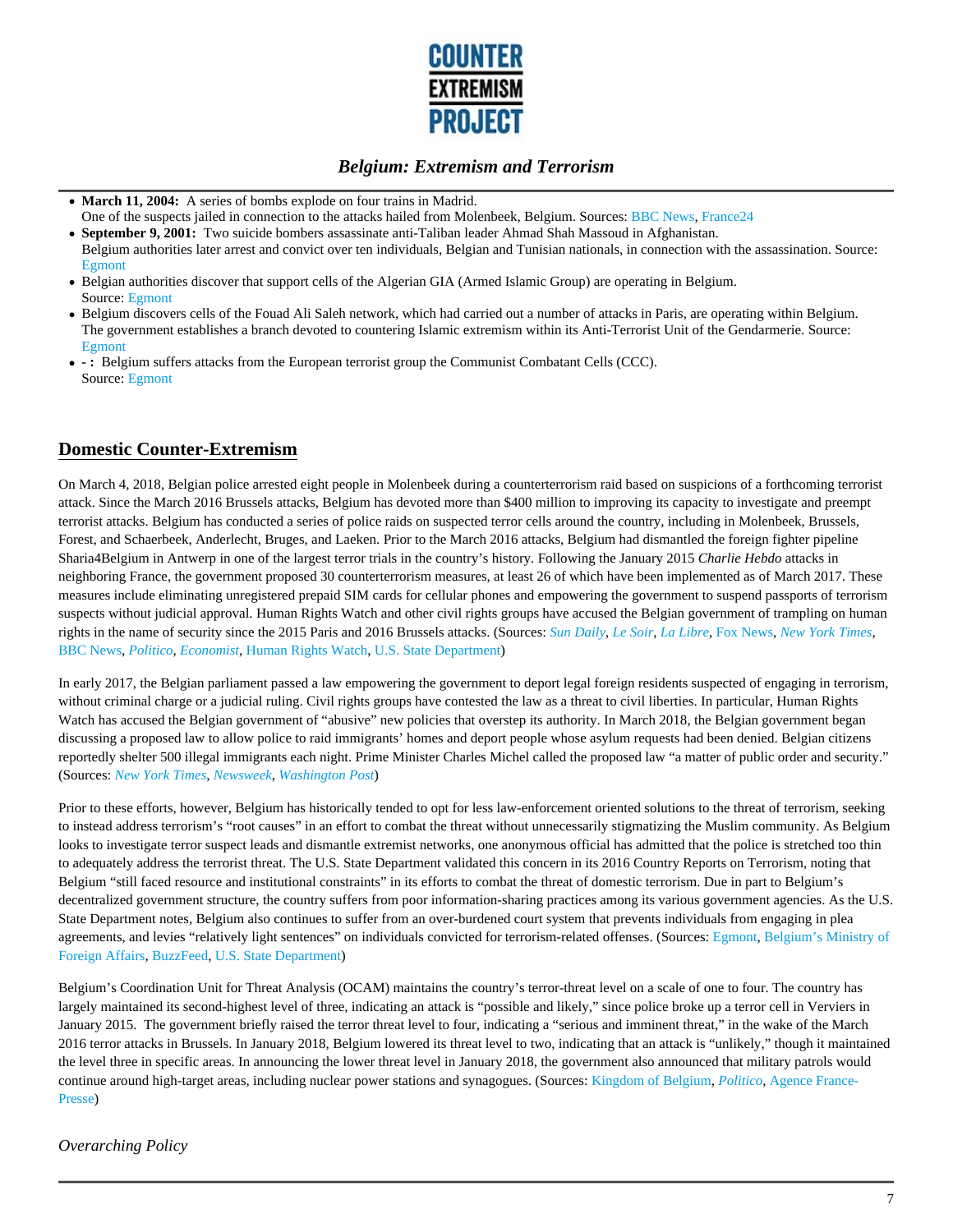

In 2015, Belgium established a task force to create a national counterterrorism and counter-extremism strategy. Historically, however, Belgium has tread cautiously around the word terrorism and worked to incorporate empathy into its counterterrorism efforts. Belgium's 2003 Terrorist Offences Act tread cautiously around the concept of terrorism, criminalizing participation in terrorist groups while noting that an "organization whose real purpose is solely of a… religious nature… cannot, as such, be considered a terrorist group." According to Alain Grignard, a leading expert on Islamist terrorist groups in Belgium's police force, one of the critical elements of a successful counterterrorism strategy to address Islamic extremism is "the empathy one has to entertain with the subject at hand…This empathy has to start with real knowledge of the 'other', first empirically, then scientifically, and has to be build upon the units' contacts in the field." (Sources: U.S. Department of State 2015, Egmont, Council of Europe)

Belgium believes that the fight against terrorism must not be allowed to infringe human rights, fundamental freedoms or international humanitarian law.Belgium's Ministry of Foreign Affairs Website

In this vein, Belgium has historically pressured the European Union to search for 'root causes' of terrorism, and advocates on the international stage for the fundamental rights of suspected terrorists. Belgium's Ministry of Foreign Affairs website provides an informational section on "terrorism and human rights." According to the site, "Belgium believes that the fight against terrorism must not be allowed to infringe human rights, fundamental freedoms or international humanitarian law." The country "condemns the use of secret prisons" to interrogate suspected terrorists, and asserts that "the principle of the right to a fair trial must be respected, regardless of the accusations levelled against the defendant." (Sources: Egmont, Belgium's Ministry of Foreign Affairs)

Today, Belgium works to address the underlying concerns stemming from a relatively high percentage of foreign terrorist fighters to Iraq and Syria and suspected terrorists in the country. Belgium is also working to address the concerns of prison radicalization, and has accordingly increased funding for counter-extremism counseling within the prison system. The government has worked to train imams that work in prisons to identify signs of radicalization among prisoners as well as potential terrorist recruiters that may be playing an influential role in radicalizing other inmates. (Source: U.S. Department of State)

#### *Intelligence and Security Infrastructure*

In the 1980s, the Belgian government established a branch devoted to countering Islamic extremism within its Anti-Terrorist Unit of the Gendarmerie. In 2001, the Gendarmerie merged with Belgium's general police force. (Sources: Egmont, Encyclopedia of Law Enforcement)

Today, Belgium's Criminal Investigation Department acts as its civilian intelligence service. The intelligence unit cooperates with Belgium's local and federal police forces to prevent terrorism and crime. Belgium's Threat Analysis Co-ordination Body (OCAM) analyzes the threat of terrorism and extremism on the basis of intelligence gathered from Belgium's various counterterrorism bodies. Belgium's overarching counterterrorism program is controlled by its Minister of Interior. Belgium's Prime Minister oversees the counterterrorism program, and chairs the Ministerial Committee on Intelligence and Security. To coordinate between the judicial and executive components of Belgium's counterterrorism program, a new 'nerve centre' was created in 2006: OCAM (*Organe de Coordination et d'Analyse de la Menace*). OCAM is under joint authority of the Ministers of Justice and the Interior. (Sources: Council of Europe, Egmont)

Belgium's intelligence infrastructure has recently come under criticism for its failure to quash jihadist activity and illegal weapons trading within its borders. One factor blamed for compromising intelligence is the country's language divide, with some Belgian intelligence officers operating in Flemish and others in French. This occasionally leads to gaps in intelligence, even for officers operating within the same neighborhood, like Molenbeek. Other issues facing the intelligence service include a lack of resources and lack of "cultural and political" prioritization of the intelligence service. Belgian's intelligence community is also strained to meet the high surveillance demands. Belgium's intelligence community is reportedly responsible for monitoring more than 200 jihadists in Syria. (Sources: France24, *Le Soir*, U.S. Department of State 2015)

#### *Legislative Efforts*

Belgium has increasingly bolstered its counterterrorism legislation in order to meet mounting terrorism concerns. In 2015, Belgium announced efforts to crack down on suspected foreign fighters and terrorists, including by strengthening legislation that would prohibit Belgians from traveling abroad to join militant groups, and stripping convicted terrorists of their Belgian citizenship if they have dual citizenship. In early 2017, Belgium passed legislation authorizing the government to deport legal residents on suspicion of engaging in terrorist activities. In accordance with United Nations resolutions and EU law, Belgium has criminalized terrorism, including participation in acts of terrorist groups and financing terrorism. Suspected terrorists in Belgium have historically been treated with the same procedural rights (including the right to a fair trial) as ordinary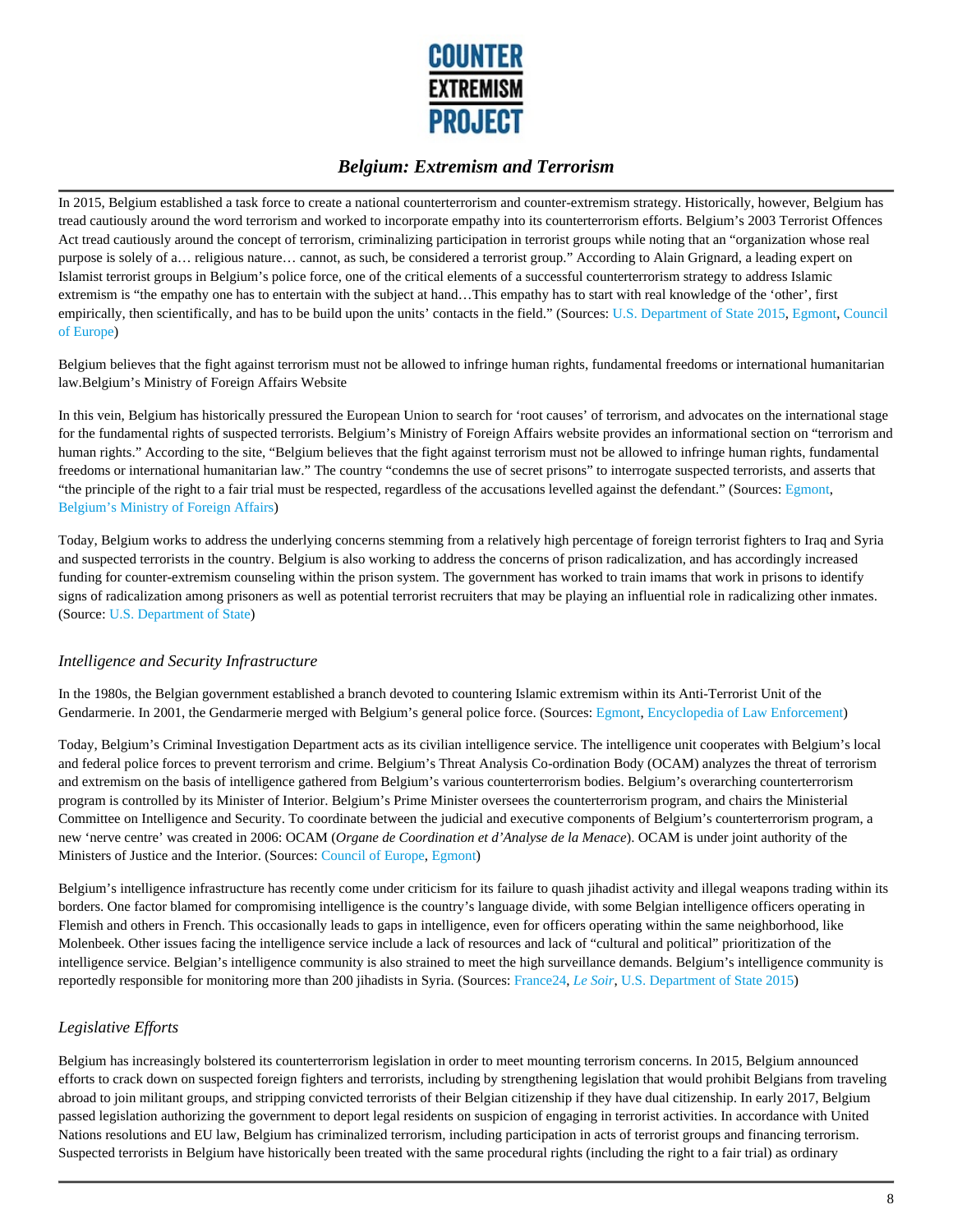

criminals. However, the Belgian judiciary and the Belgian government are independent of one another which can lead to ambiguous classifications of what and who are considered to be agents of terrorism. Despite the Belgian government criminalizing terrorism, in March 2019, the Belgian Court of Appeals stated that the terrorism label does not apply to forces engaged in an armed conflict. When Belgian federal prosecutors were seeking to try around 30 suspected members of the PKK who allegedly recruited and trained young Kurds in Belgium and elsewhere in Europe, the Brussels appeal court ruled that "insufficient elements were provided to conclude that the PKK is guilty of terrorist offenses." The Brussels Appeals Court ruled that the counterterrorism laws cannot be imposed on the suspects since they are not waging a war on Belgium, but Turkey. (Source: U.S. Department of State, *New York Times,* Deutsche Welle, Daily Sabah)

In December 2003, Belgium enacted the Terrorist Offences Act, which translated the EU Framework Decision on terrorism from June 2002 into Belgian law. The Act defines terrorism as a set of offences that "by its nature or context may cause serious harm to a country or an international organization," including those "committed intentionally with the aim of seriously intimidating a population or unduly forcing public authorities or an international organisation to take or refrain from taking certain action or seriously destabilising or destroying the fundamental political, constitutional, economic or social structures of a country or an international organisation." In defining terrorist groups, the Act qualified that an "organization whose real purpose is solely of a political, trade union or philanthropic, philosophical or religious nature, or which solely pursues any other legitimate aim, cannot, as such, be considered a terrorist group." (Source: Council of Europe)

Under the 2003 Terrorist Offences Act, investigations of acts on the list of terrorist offenses are authorized to use telephone tapping, proactive investigations, infiltration measures, observation measures involving the use of technical devices to spy into people's homes, questioning of witnesses under conditions of complete anonymity, secret surveillance, and special protection measures granted to a threatened witness by the Witness Protection Board. (Source: Council of Europe)

In February 2013, three new offences were added to the Belgian Criminal Code on terrorism: public provocation to commit a terrorist offense, recruitment for terrorism, and training for terrorism. (Sources: Council of Europe, *De Standaard*)

### *Policy on Radicalization and Foreign Fighters*

According to a Belgian government official, returning foreign fighters are treated to "particular attention" from the government. Former Interior Minister Joelle Milquet explained that there is usually an arrest or follow-up on the suspect. If there is no open criminal record, the suspected foreign fighter is often followed by the local intelligence service or police. (Sources: *Le Soir*, *Guardian*)

In 2013, the government started radicalization-prevention programs to address the rising trend of foreign fighters. The efficacy of these programs is dubious. According to an adviser to the Belgian government on radicalization, "The preventive proposals were not well thought through." In 2016, the government opened its first deradicalization center, modeled on a Canadian center for countering radicalization. The center features a 24-hour hotline for parents and loved ones to call for help, and a staff of 15 criminologists, psychologists, and other specialists. In a June 2018 assessment, a U.N. special rapporteur on human rights and terrorism chastised Belgium for not instituting any deradicalization or disengagement programs in its prison system. She called on Belgium to implement deradicalization programs and make strides in protecting the children of imprisoned extremists. (Sources: *Wall Street Journal*, *Montreal Gazette*, United Nations)

The effects of failed policies aimed at Belgium's foreign fighters are already evident. Among Belgium's returning foreign fighters from ISIS were the November 13, 2015, mastermind Abdelhamid Abaaoud and at least one of the assailants, Ismaël Omar Mostefaï. Mehdi Nemmouche—the French national who carried out the May 2014 attack on the Jewish Museum of Brussels—had also returned to Europe after fighting with ISIS. (Sources: *Telegraph*, *Telegraph*)

According to the October 2015 U.N. report, Belgium needs to develop a national vision to address the issue of foreign fighters at the federal, regional, community and local levels, "[o]therwise, the threat to the country is significant." (Source: Express.be)

In December 2019, it was reported by Belgium's federal prosecutor's office that the number of new cases of terrorist activity in Belgium fell to 90, in comparison to 155 in 2018. The figure has not been that low since ISIS came onto the scene in 2013. According to federal prosecutor Frederic Van Leeuw, the terrorist threat comes not from structured terrorism, but rather from lone wolf actors seeking to commit attacks in Belgium and elsewhere. (Source: Brussels Times)

#### *Combating the Illegal Weapons Trade*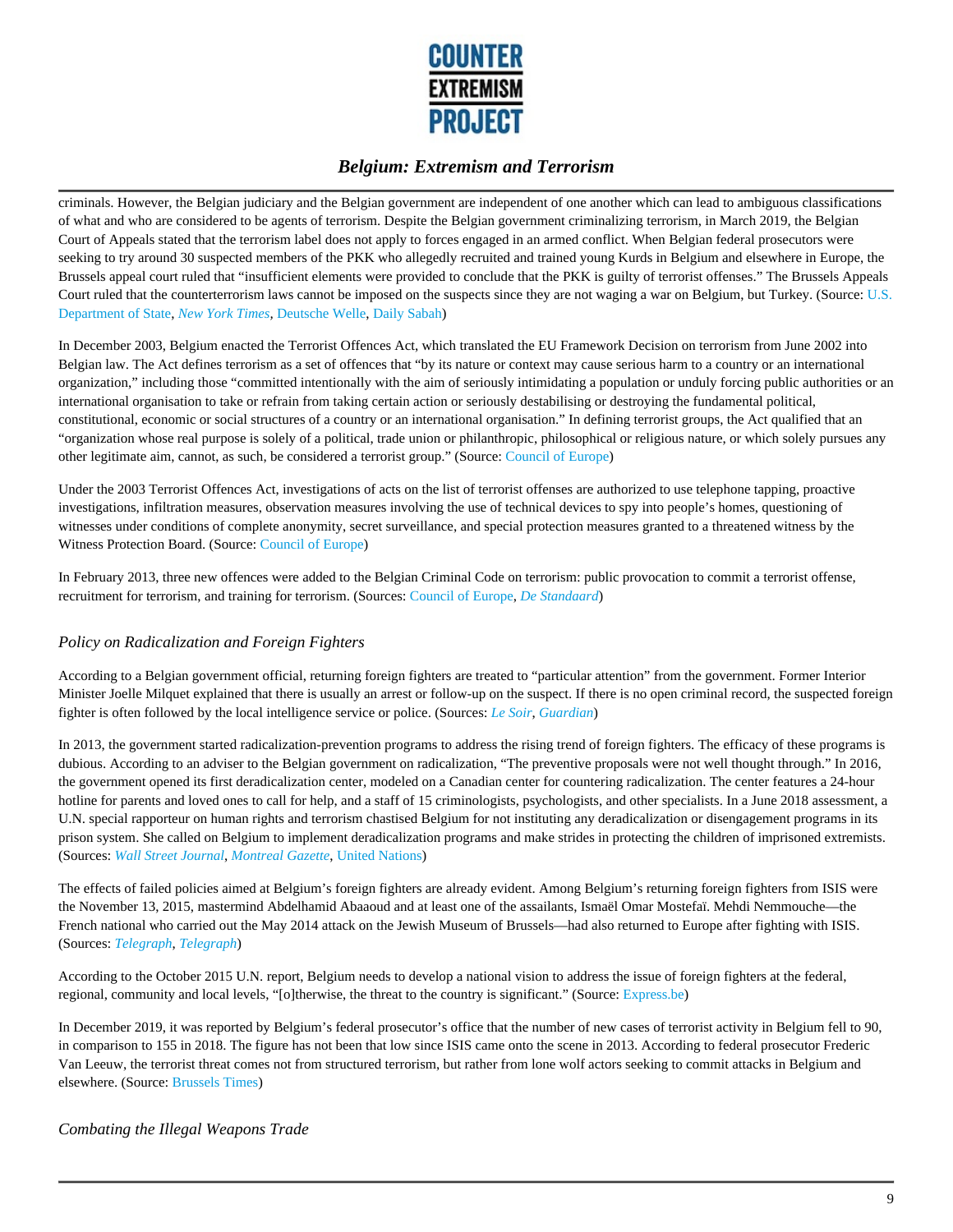

Prior to 2006, Belgium had non-restrictive gun-ownership laws and was largely considered a hub for weapons dealers because of a flood of weapons from the war in the former Yugoslavia and also lax gun laws stemming from state-owned FN Herstal sidearm manufacturer, which supplied weapons to a number of foreign armies. In 2006, the government passed legislation criminalizing ownership of automatic weapons and enacting tougher procedures to purchase guns. Nonetheless, media reported in November 2015 that criminals could obtain military-grade weapons within one hour in Molenbeek. Analysts reported that they could not accurately estimate how many illegal guns were on the streets in Molenbeek, and Belgium came under pressure for its failure to quash the illicit weapons market there. Assailants who are believed to have acquired weaponry in Molenbeek include August 2015 train suspect Ayoub El Khazzani, January 2015 kosher supermarket gunman Amedy Coulibaly, and May 2014 Jewish Museum gunman Mehdi Nemmouche. (Sources: Reuters, Expatica, *New York Times*, CNN)

In response to the danger, Belgium held an emergency meeting of EU interior ministers in November 2015 to deal with longstanding concerns about illegal weapons trafficking. (Sources: France24, *Globe and Mail*)

## **International Counter-Extremism**

#### *Role in International Counter-Extremism Policy*

Before the surge of Belgian-tied attacks in Europe, the country historically approached counterterrorism measures with caution. Belgium has, however, taken on a more proactive role in the counterterrorism space in recent years. After the thwarted August 2015 attack on a high speed train from Amsterdam to Paris, Belgian Prime Minister Charles Michel called for a review of EU policy on security for international trains, saying that Europe must consider reinstating identity and luggage inspections. Belgium has long played a key role in European counterterrorism efforts. After the November 2015 ISIS attacks on Paris, Brussels was slated to host an emergency meeting of EU interior ministers to deal with longstanding concerns about illegal weapons trafficking. (Source: *Telegraph*)

At the time of the September 11, 2001, attacks, Belgium held the rotating, six-month EU presidency. Ten days after the attacks, Belgium convened a European Council and adopted a Plan of Action to counter terrorism. The plan outlined five EU goals to combat terrorism: (1) strengthen police and judicial cooperation, (2) develop international legal instruments, (3) combat the financing of terrorism, (4) strengthen air security, and (5) coordinate the European Union's global action. (Source: Egmont)

In December 2005, the European Union adopted a counterterrorism strategy based on four pillars: prevention, protection, prosecution, and response. Belgium successfully petitioned the European Union to address possible "root causes" of terrorism under its "prevention" counterterrorism strategy. In 2006, the European Union decided to forsake the use of the word "root causes" in favor of terms like "underlying conditions" or "conditions conducive to the spread of terrorism." (Source: Egmont)

#### *Sanctions*

Belgium abides by the U.N. and EU counterterrorism sanctions lists, but has advocated for clarified "measures enabling people's names to be included in or deleted from the lists of suspects." According to Belgium's Ministry of Foreign Affairs, the "aim of such clarification is to enable suspected persons to defend themselves and appeal any decisions made against them." This language was removed from the Belgium's Ministry of Foreign Affairs website following the wave of European terrorist attacks in 2015 and 2016. (Source: Belgium's Ministry of Foreign Affairs)

However, designations enacted by the Belgian government are not always observed by the Belgian Court of Cassation—which represents the opinion of the judiciary and is an independent body from the executive branch. On January 30, 2020, the Belgian Court of Cassation confirmed a ruling by the Brussels Court of Appeals that the Kurdish Worker's Party (PKK) should not be classified as a terrorist organization. Although the Belgian government considers the PKK to be a terrorist organization, the January 2020 ruling claimed that EU anti-terrorism legislation cannot be applied towards the PKK as it is involved in a non-international armed conflict or civil war and is thus allowed to use legitimate military force. The PKK is an internationally designated terrorist organization that has been in conflict with the Turkish government for decades. Although it is uncertain if the ruling will create diplomatic altercations with Turkey, the Belgian government depends on stable relations with Ankara to track Belgian nationals who joined ISIS in Syria and continue to remain in the region. (Sources: *Brussels Times*, *Brussels Times*)

#### *Foreign Military Engagements*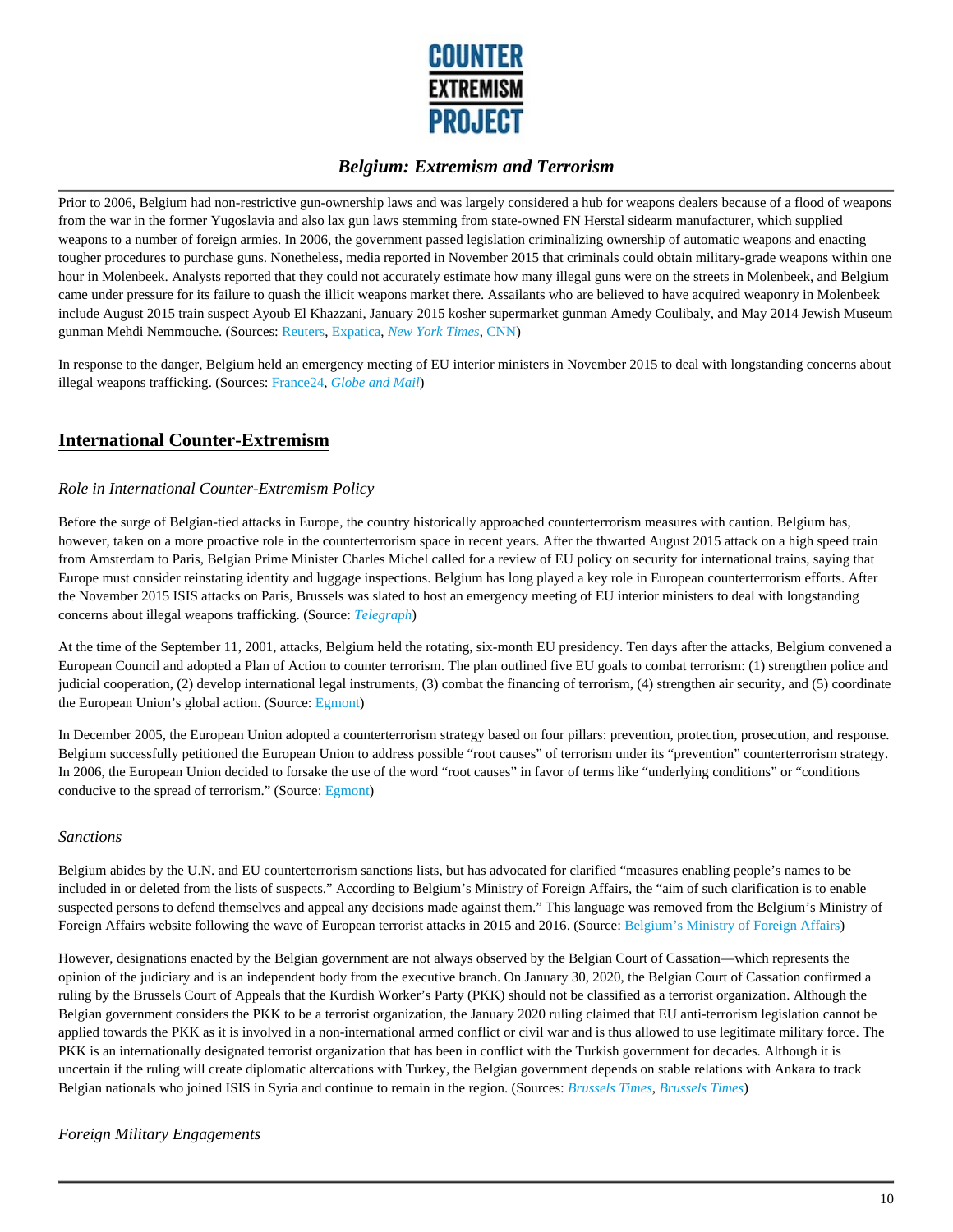

Belgium contributes soldiers and materiel to various U.N.-, EU- and coalition-led operations. It is engaged in the international fight against ISIS and, under EU missions, has deployed soldiers to Mali and the Democratic Republic of Congo. For years, Belgium participated in the International Security Assistance Force (ISAF) mission in Afghanistan. In mid-December 2014, Belgium completed an eight-year UN peacekeeping mission in Lebanon.



Source: La Defense, May 2020

#### *Belgian Forces against ISIS: Opération Desert Falcon*

Belgium has contributed at least 350 soldiers, pilots and technicians, and a fleet of six F-16s to the international fight against ISIS. The government has also contributed members of its Special Forces to help train, support, and advise Iraqi security forces. According to the Belgian Air Force, Operation Desert Falcon was completed on December 26, 2017, after 18 months. (Sources: La Defense, *New York Times*, U.S. State Department, Aviation 24)

#### *Belgian Forces in Afghanistan*

Belgium contributed to the ISAF mission in Afghanistan. In 2012, Belgium reduced its military participation in Kabul and transferred the bulk of its authority to Hungary. After 2012, Belgian soldiers transitioned to a logistical and advisory role in Afghanistan. Belgium's most recent count put 20 Belgian soldiers in Kabul. As of 2020, Belgium maintains over 100 soldiers in Afghanistan to provide intelligence tasks in Kabul as well as training and security zone support near the Masar-E-Sharif base. (Source: La Defense)

#### *Belgian Forces in Lebanon*

In December 2014, Belgian forces ended an eight year peacekeeping mission for the United Nations Interim Forces in Lebanon (UNIFIL). Almost 5,500 Belgian soldiers served over the years to clear thousands of mines and other explosives along Lebanon's border with Israel. (Sources: La Defense, UNIFIL)

#### *Belgian Forces in the Democratic Republic of the Congo*

Belgium is participating in the EU security mission for the Democratic Republic of the Congo. (Source: La Defense)

#### *Belgian Forces in Mali*

Belgium has about 80 soldiers stationed in Mali as part of the European Union Training Mission (EUTM). Although Belgium is set to reduce the number of soldiers stationed in Mali in early 2016, the country will continue to provide a smaller group soldiers to the U.N. mission in Mali. In 2020, Belgium continues to support EUTM with 15 soldiers who provide training to the Malian armed forces. As of June 2020, Belgium continues to participate in the U.N. Multidimensional Integrated Stabilization Mission in Mali (MINUSMA). Around five soldiers are headquartered at intelligence services in Bamako, over a dozen intelligence specialists are stationed in Gao, and around 55 soldiers are part of a platoon within a German unit. (Sources: La Defense, PressCenter.org)

## **Public Opinion**

Belgians are highly concerned with threats from terrorism, according to 2016 public opinion surveys. A Gallup poll from 2016 found that 88 percent of Belgians surveyed considered acts of terrorism by residents "a serious problem" and 92 percent found that acts of terrorism from non-residents constituted a "serious problem. Research commissioned by the European Parliament found that 50 percent of Belgians believed that the risk of a